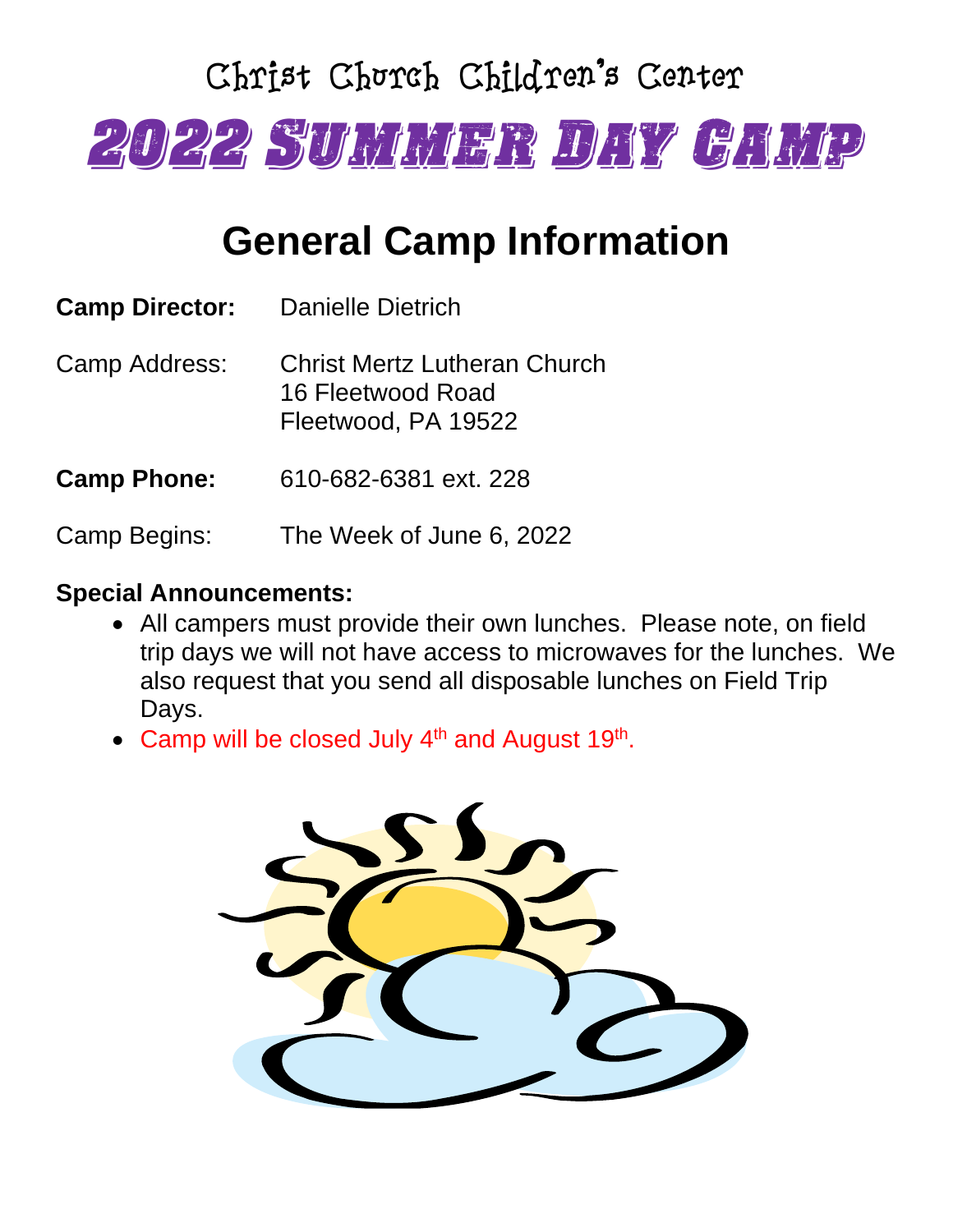# Summer Day Camp Parent/Guardian Handbook **TABLE OF CONTENTS**

| <b>Camp Goals</b>                          | Page 1  |
|--------------------------------------------|---------|
| Definition of our Program                  | Page 1  |
| <b>Character Development</b>               | Page 1  |
| What to Bring to Camp                      | Page 2  |
| What to Wear to Camp                       | Page 2  |
| Enrollment                                 | Page 3  |
| <b>Inclusion Policy</b>                    | Page 3  |
| Pick-Up & Drop-Off Policies                | Page 3  |
| <b>Camp Payments</b>                       | Page 3  |
| <b>Security Keys</b>                       | Page 3  |
| <b>Medical Records</b>                     | Page 4  |
| Confidentiality                            | Page 4  |
| <b>Sick Camper Policy</b>                  | Page 4  |
| <b>Medication Policy</b>                   | Page 4  |
| <b>First Aid &amp; CPR</b>                 | Page 4  |
| <b>Risk Management Policy</b>              | Page 5  |
| <b>Progressive Discipline Policy</b>       | Page 5  |
| Emergency Management Plan                  | Page 6  |
| Directions for Text Alert System           | Page 7  |
| *Code of Conduct                           | Page 8  |
| *Health Assessment Form                    | Page 10 |
| <b>Emergency Contact Form Instructions</b> | Page 11 |
| *Emergency Contact Form                    | Page 14 |
| *Sunscreen Permission Form                 | Page 16 |
| *Cell Phone/Electronic Device Policy       | Page 18 |
| *Media Release Form                        | Page 20 |
| <i>*</i> Transportation Policy Form        | Page 22 |

*\*denotes that these forms must be torn out of this handbook and returned to the Camp Office by MAY 19!*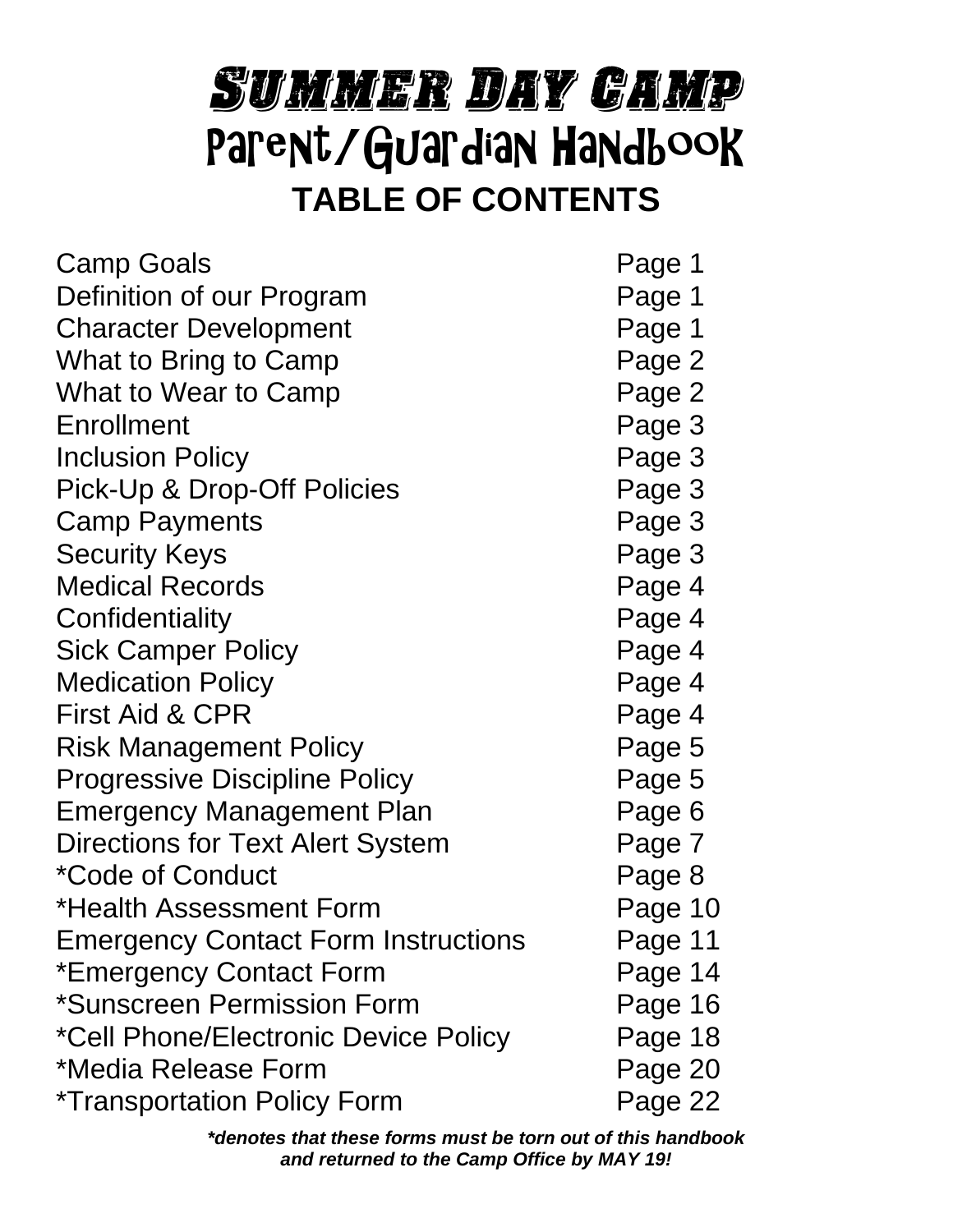# Summer Day Camp

### Our Goals

- To provide a memorable, educational, enjoyable, and enriching experience to our campers.
- To help children develop good character.
- To help children appreciate all forms of activity including, but not limited to, physical, mental, social, and artistic.
- To help our staff develop and refine leadership skills.

### The Definition of our Program

- An exciting period of fun and educational experiences for youth.
- A daily camp program consisting of crafts, games, songs, swimming, educational trips, and educational learning.
- A program designed to provide a safe, well-supervised environment that encourages discipline and builds community.
- A camp that emphasizes character development among our campers and exhibits it from our staff.
- A place where new friendships can develop, and old ones can be strengthened.
- A place to have lots of fun.

### Character Development

CCCC's Summer Day Camp exists to give children a positive place to be during the summer. We are more than just babysitters and we do a lot for your child(ren). At our camp, the campers learn to develop a good relationship with their counselors, have fun, and make friends. In short, we create an enriching experience which the child will long remember.

During the summer we will teach children to learn and to think, to develop and maintain physical fitness, to develop a faith for daily living, and to interact with others in a healthy manner. In addition, everyone in our camp will exemplify good character.

We define good character as showing concern and respect for others, respecting the property of others, displaying good sportsmanship, and being honest. We develop good character by emphasizing the importance of **CARING, HONESTY, RESPECT,**  and **RESPONSIBILITY** in everything that we say and do.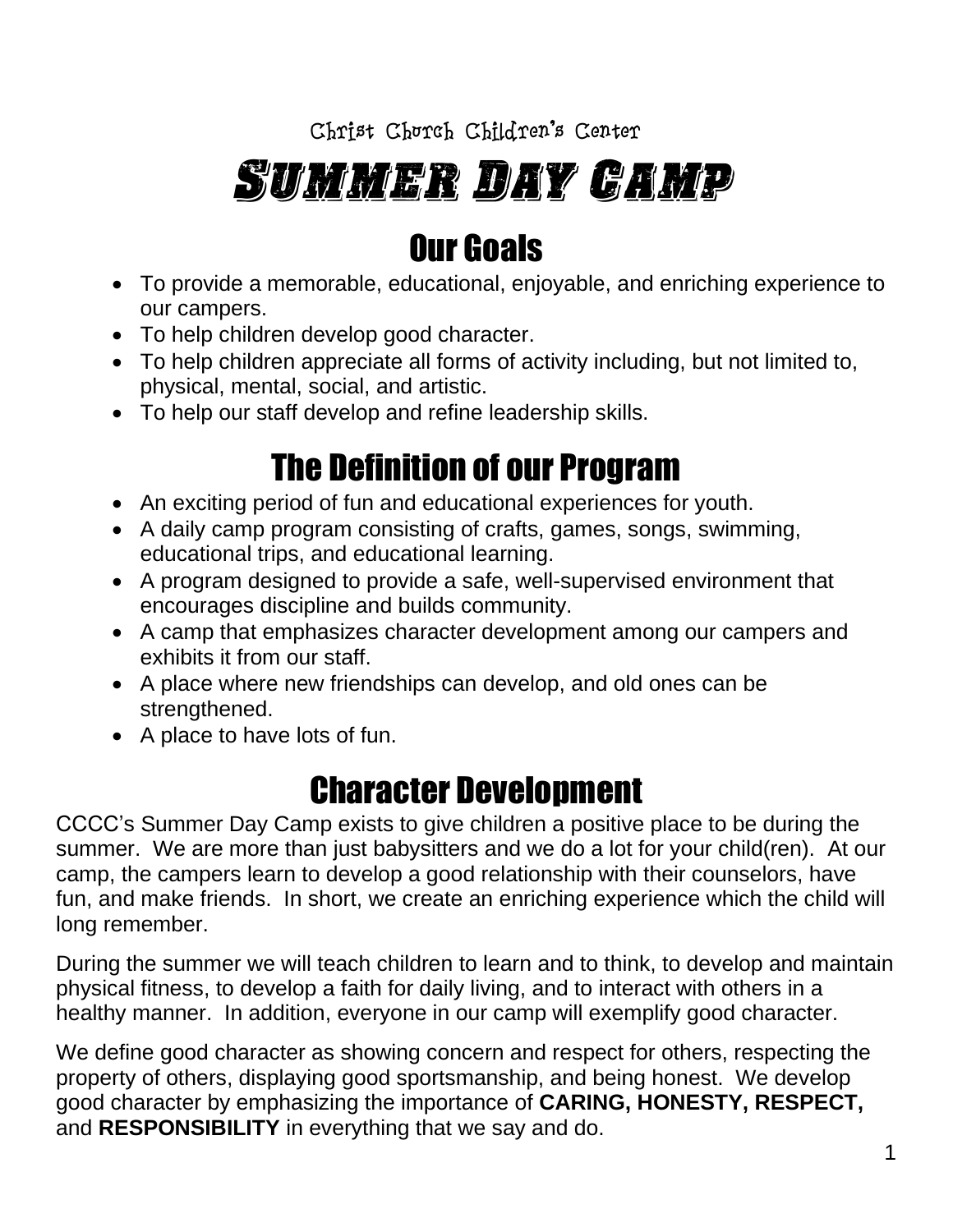### What to Bring to Camp

Here is a list of things we suggest that you make sure your child brings to camp:

#### WATER BOTTLE **AND SUNSCREEN**

We suggest putting your child's  $\langle \bigcirc \bigcirc \bigcirc$  See our Sunscreen Policy name on it so it doesn't get lost.  $\mathbb{H}\mathbb{H}$  for more information.

#### **SWIM SUIT & TOWEL MEDICATION**

and on hot days. Swimming Days (a) (if applicable); See our Medication will be on Tuesdays unless  $\mathbb{R}^n$  Policy in this handbook for more otherwise announced. The state of the linformation

food. On field trip days, make sure They may also bring money on field



For use during swimming days Theorem and Bring medicine that your child needs



#### LUNCH **MONEY**



#### What to Wear to Camp

Here is a list of clothing that we allow at camp and clothing that is suggested to allow campers to have the most fun each day:

**SNEAKERS:** Sneakers are highly suggested to wear **EVERY DAY**. Many activities require them. For your child's safety, **OPEN TOED SHOES AND FLIP FLOPS ARE ONLY ACCEPTABLE WHEN WE ARE AT THE POOL OR DURING WATER DAY ACTIVITIES. PLEASE WEAR APPROPRIATE SHOES FOR OTHER ACTIVITIES AND PACK FLIP FLOPS IN YOUR BAG TO WEAR DURING WATER ACTIVITIES.**

**SOCKS:** Socks are ABSOLUTELY IMPORTANT ON BOWLING DAYS! We will be going bowling on Wednesdays on Non-Field Trip Weeks. If they do not have socks, your child(ren) will not be allowed to get their bowling shoes and thus will not be allowed to bowl.

**OTHER ATTIRE:** Feel free to let your child wear T-Shirts, Shorts, and Pants during all camp days. For girls who choose to wear a dress or skirt; bloomers, leggings or boy shorts are required.

**RESTRICTED AT CAMP:** The following items are **not allowed** at camp; clothing with bad or inappropriate words, gestures, or sayings; bikinis; clothing with tobacco, drug, or alcohol symbols or words; clothing that is obviously too small or too short (at the discretion of the camp directors); spaghetti strap tank tops; or any clothes showing a camper's midriff.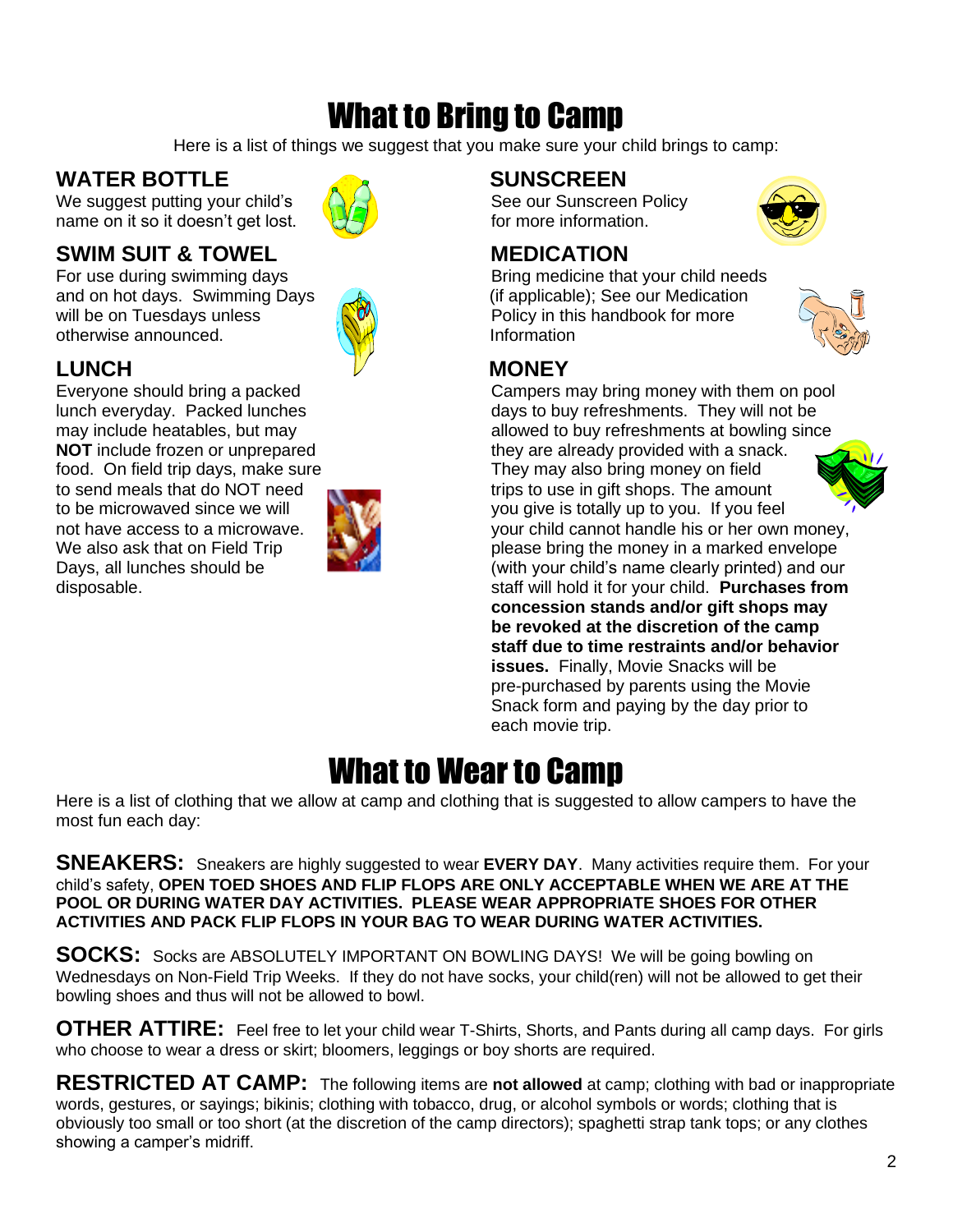### Summer Day Camp Policies

#### **Enrollment**

To enroll your child in our program, you will need to have the following paperwork filled out and returned by **MAY 19**. All of the files except for the registration form can be found at the end of this handbook.

\*Current Health Assessment \*Sunscreen Policy Form \*Emergency Contact Form \*Cell Phone Policy Form

\*Camp Registration Form \*Transportation Policy \*Media Release Form



#### Pick-Up and Drop-Off Policies

We want your child to be safe while at camp. That is why we have this policy. It helps to make sure your child is not picked-up by someone who may harm them. It also helps to make sure that the children are supervised by camp staff while they are at camp.

**You will need to fill out an Emergency Contact Form. You must list anyone that will be picking up your child on this form. WE CANNOT RELEASE CHILDREN TO ANYONE THAT IS NOT ON THIS FORM!!!** When you bring the child to camp each morning, you will be required

to sign your child into camp. When you pick-up your child at the end of the day, you will also be required to sign them out of camp. Please note, staff will ask for identification from any person (including parents) that is not familiar to them. In addition, it is important to know that the police and/or Children and Youth Services will be called if the staff suspects alcohol/substance use by an adult picking up a child. Please call someone else to pick up your child if you have had any alcohol or are under the influence of any substance. The staff is only able to determine through smell and will call if they smell alcohol or other controlled substances. Please understand that these procedures are designed to protect your child.

**Children who are not signed-in to camp or who have already been signed-out of camp, are under their parent or guardian's care. Please make sure your child is with you at all times before sign-in and after sign-out.**

**PLEASE NOTE, OUR CENTER IS OPEN FROM 6:30 AM TO 5:30 PM. YOU MUST ADHERE TO THESE HOURS AND TO YOUR PERSONALIZED CONTRACTED HOURS.** If your child is dropped-off early or picked-up late (as per your contract), we will charge a babysitting fee of \$10 for every 10-minute period after the first 10 minutes.

#### Camp Payments



Camp payments must be made on time. These payments help us to make sure camp continues to run. **ALL PAYMENTS ARE DUE THE FRIDAY BEFORE THE FOLLOWING WEEK.** All payments must be made through our brightwheel app. This app provides secure, automated payments. The payments can either be directly taken out of your bank account or you can pay with a credit card. An invitation to set-up your online payment account will be sent to once you have your brightwheel app set-up. Receipts and end of the year tax documents will be available through the brightwheel system. Christ Church Children's Center reserves the right to suspend campers from camp whose parents are behind on payments.

#### Security Keys

The main door of the church is locked at all times for security purposes. Security Keys are available in order for parents to unlock the main door. There is a security fee of \$10.00 per security key requested. Once your child is finished in the program and you have returned your security keys, you will receive a refund for the full amount of each key. Refunds will be sent by check to your home address once the security keys have been returned. The check may take 2 to 3 weeks.





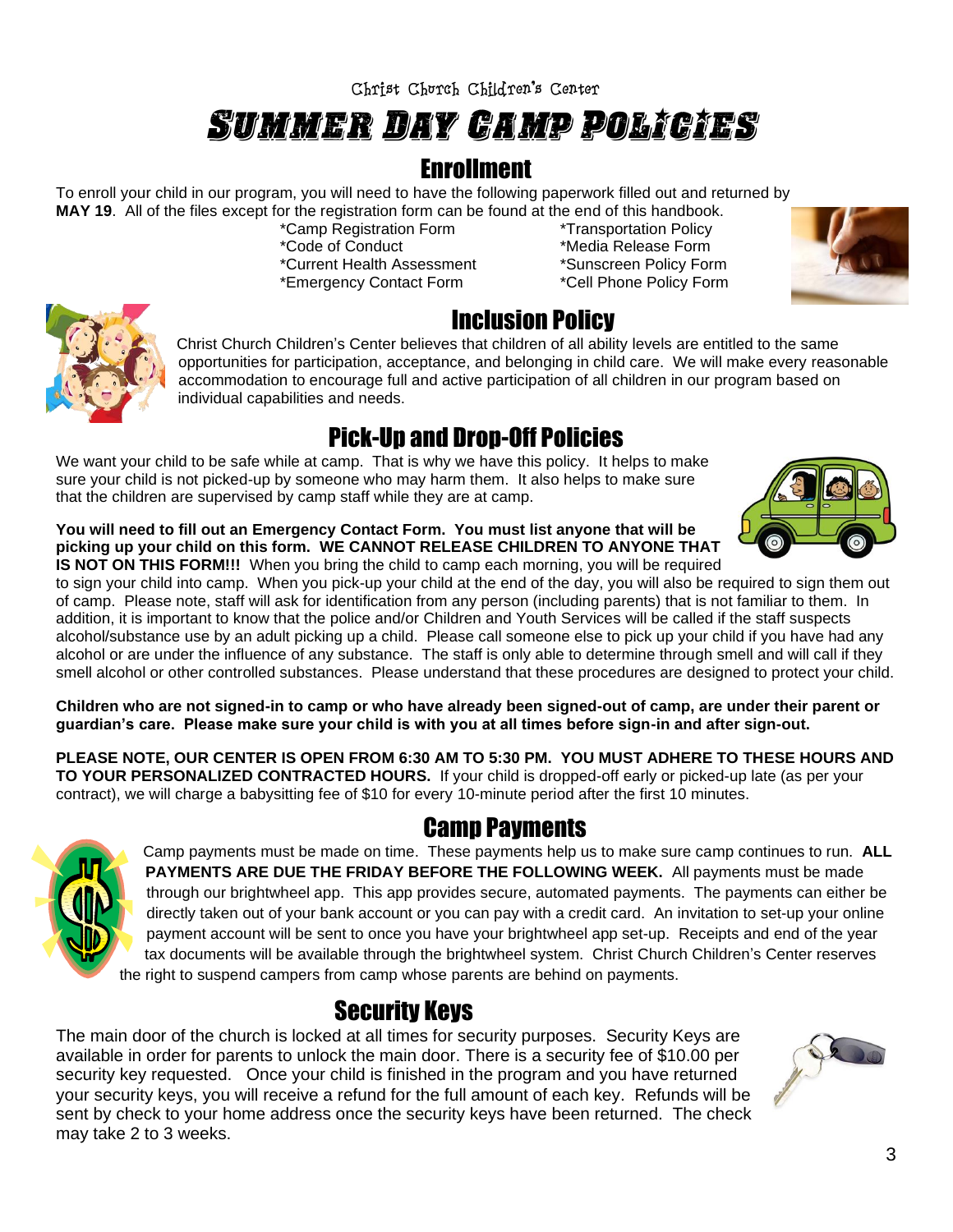# Medical Records

Immunizations are required according to the current schedule recommended by the U.S. Public Health Serve and the AAP. Children enrolled at Christ Church Children's Center are required to have their current immunization on file with us. The PA Department of Human Services regulations regarding the attendance of children who are not immunized due to religious or medical reasons

will be followed. Un-immunized children will be excluded during outbreaks of vaccine preventable illness as directed by the state health department. Children will not be excluded for failure to be immunized if they have an appointment for immunizations and have their immunizations initiated within one month. A child whose immunizations are not kept up to date will be removed from our enrollment rolls after three written reminders to the parent/guardian over a 3 month period.

### **Confidentiality**

The confidentiality of information about the child and family will be maintained. Enrollment forms and all other information concerning the child and family, compiled by Christ Church Children's Center, will be accessible only to the parent/guardian, the administrative child care and camp staff, and the PA Department of Human Services Licensing inspector. If an emergency situation warrants, emergency service personnel may also be given this information. Information regarding allergies and pertinent health/medical information will be given to all care-giving staff.

## Sick Camper Policy

If your child is sick and has a fever or any other contagious symptoms, we must ask that your child is kept home until they are healthy again. If your child is not coming on their scheduled day, please call the Camp Phone (number listed on back of the front cover) so that we can plan for the day's activities. This helps prevent illness from going to all the children and staff in our camp. In addition, if your child gets sick during camp, we will call you to pick up your child. Again, this will allow us to protect all of the children and camp staff. In addition, in regard to COVID-19, CCCC follows all CDC regulations on COVID. If

anyone in your immediate family tests positive for COVID-19, we ask that you let CCCC Administration know right way.

## Medication Policy

Medications cannot be administered unless the "Medication Administration by Caregivers Request Form is filled out and signed by the Parent/Guardian. All medications (including Epipens, acetaminophen etc.) must be in their original container with the name/type of medication clearly on the bottle. It must also state the name of the child for whom the medication is intended. Specific instructions must also be listed on the container. The name of the healthcare provider who prescribed the medication and the storage procedures must also be listed. Only Asthma Rescue Medications and Epi-Pens may be kept at the center long-term.

### First Aid and CPR

Our staff is trained in Pediatric First Aid and CPR. We will not give medications in the administration of First Aid. Minor injuries (scrapes and bruises) will be cleaned with soap and/or water and a sterile dressing will be applied if necessary. If a child would be injured, the following steps will be taken depending on the severity of the injury.

- 1) First Aid will be administered.
- 2) A record of the injury will be made in writing.
- 3) The parent/guardian will be contacted. If we cannot reach the parent/guardian, we will use the emergency contact information on your emergency contact form.
- 4) We will contact the child's health care provider in serious situations when a contact cannot be reached. We will make all attempts to talk to a parent/guardian or emergency contact before contacting the health care provider.









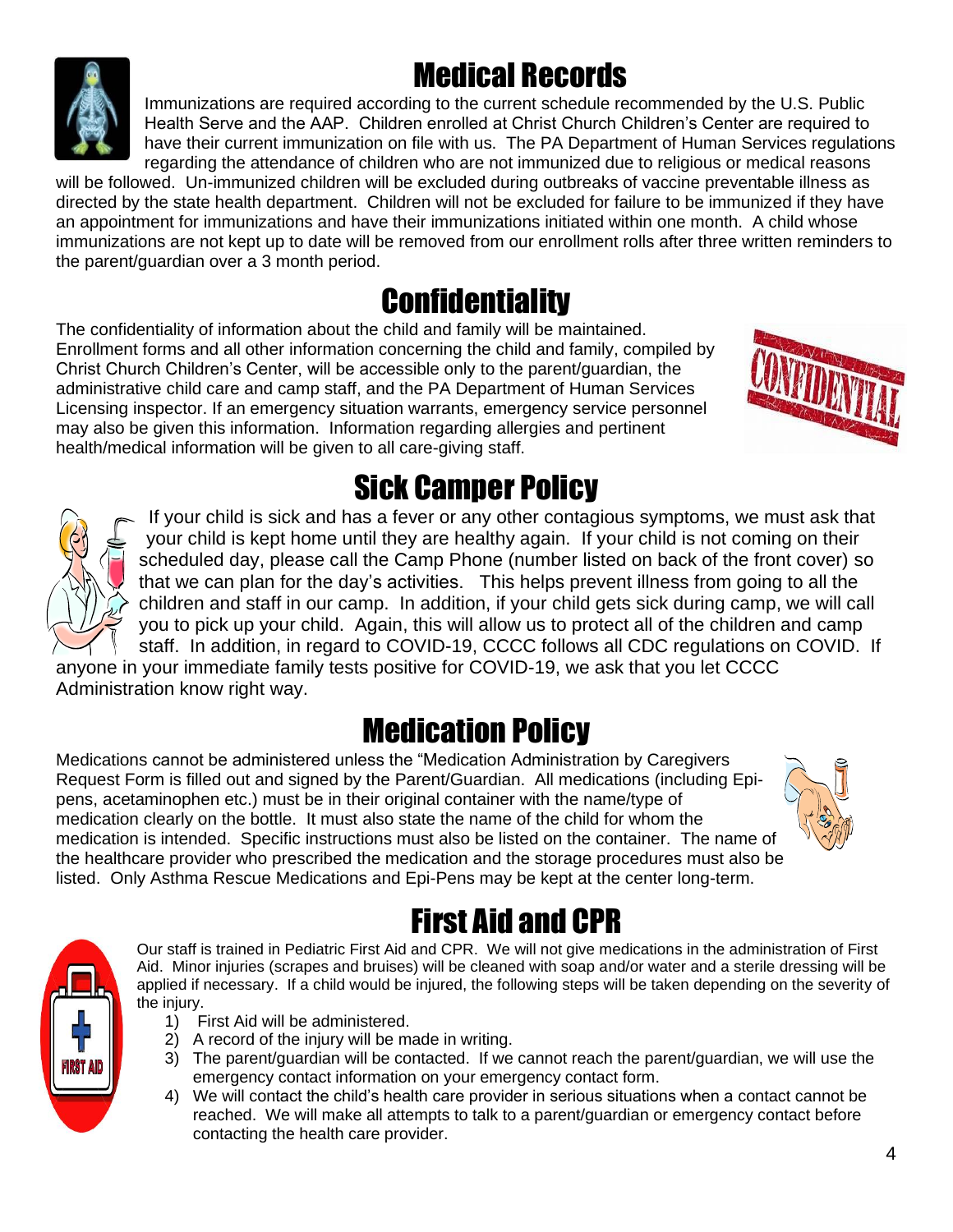## Risk Management Policy

Christ Church Children's Center takes the business of working with children very seriously. Nothing is more important to us than your child. In order to share that responsibility with you, we have several policies, procedures, and expectations of which you should be aware.

Our day camp staff is required to submit Criminal History Checks, Child Abuse Clearances, FBI Checks, and National Sex Offender Registry Clearances prior to the start of employment with our camp. In addition, our camp staff is required to attend training prior to the start of camp that focuses on risk management policies, child development, and team building in order to provide the best possible camp experience for you and your child(ren).

All of our camp staff must read, sign, and follow our Staff Code of Conduct. Failure to follow this Code of Conduct may result in termination of employment. All staff receives extensive training in the area of child abuse prevention and is able to recognize the signs of abuse. Please note, the staff is mandated to report any suspicion of child abuse to the proper authorities.

In addition, for your child's safety, cell phones are not permitted to be used by our staff, parents, or our campers in restrooms and other clothes changing areas. Cell phones used in these areas will be confiscated.

Finally, our staff is not permitted to contact a child or children via the internet. Please notify the Camp Director immediately if that occurs. If there is an unusual circumstance which e-mail is the only means of communication, the staff is required to have permission from their supervisor and the supervisor must be copied on all sent e-mails.

#### Progressive Discipline Policy

We want every child to succeed, and our staff tries their hardest to make sure that all children enjoy themselves. Unfortunately, there are youth that test this limit and their behavior makes it necessary to be disciplined for their actions. For each action there are consequences. Most behavior will not be severe and will follow the steps listed below. At times, severe behavior such as fighting, etc. may cause staff to skip a step and move to a more serious consequence.

These are the consequences for inappropriate behavior:

- **Consequence #1:** Reminder of what behavior is expected at camp.
- **Consequence #2:** Counselor talks to the camper and discusses behavior.
- **Consequence #3:** Counselor writes up behavior and reports behavior to the Camp Director.
- **Consequence #4:** Camp Director will talk with the camper and a behavior plan is written to guide the camper and tell them how to act in the future. Camp Director tells parent of this behavior.
- **Consequence #5:** A Parent Meeting with the Camp Director and Center Director will be held. The camper may be suspended for one day of camp.
- **Consequence #6:** Camp Director and Center Director suspends camper for one week of camp.
- **Consequence #7:** Camp Director and Center Director suspends camper for rest of program.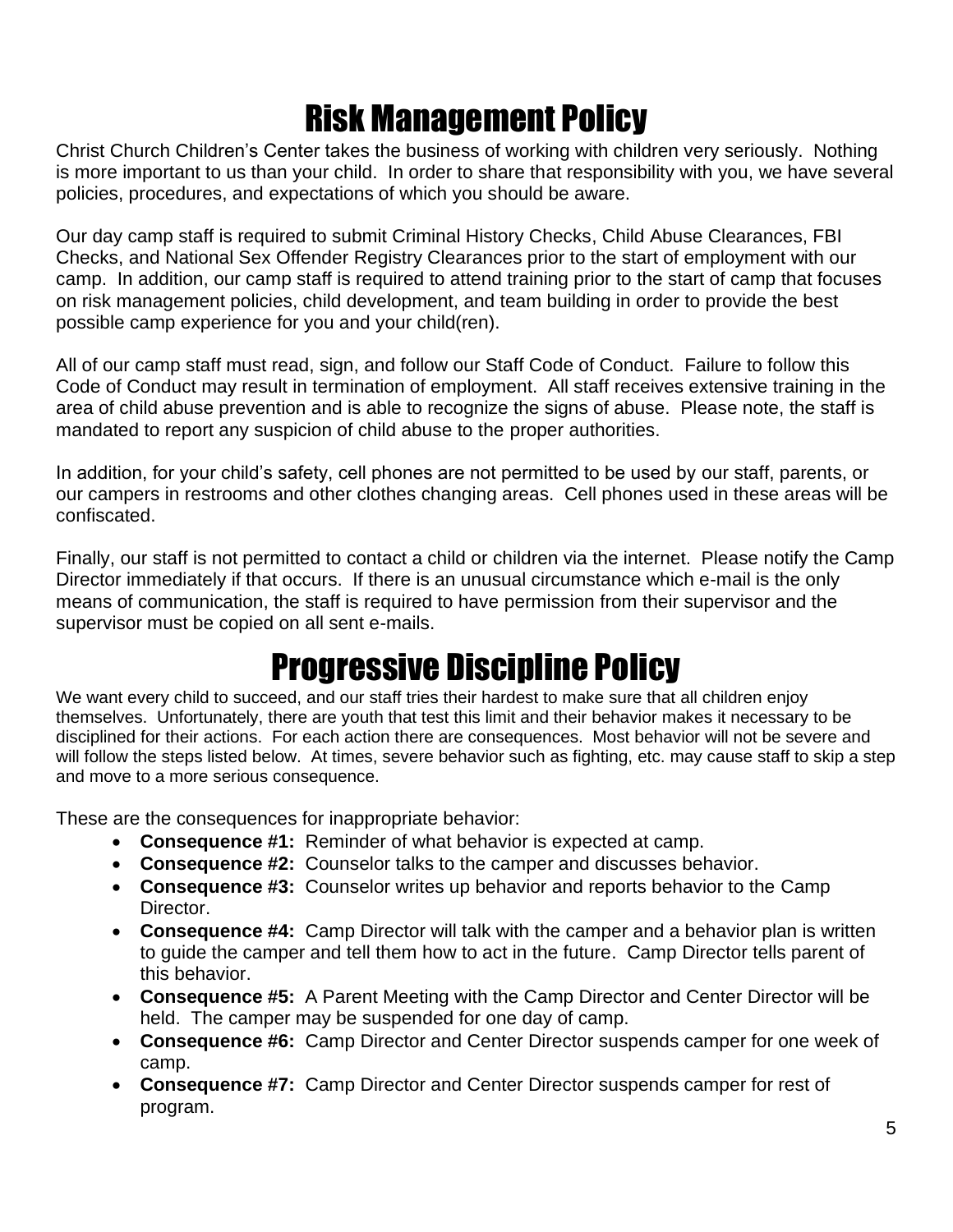## Emergency Management Plan

The Pennsylvania Department of Human Services (PA DHS), along with the Pennsylvania Emergency Management Agency, requires that each child day care center must have an emergency plan. In order to address a variety of emergency events, Christ Church Children's Center has developed an Emergency Response Plan (ERP). This plan addresses our facility's specific needs and ensures the health and safety of each child enrolled.

Our ERP provides for response to all types of emergencies. Depending on the circumstances of the emergency, we will use one of the following protective actions:

- Immediate Evacuation Students are evacuated to a safe area on the grounds of the facility.
- In-Place Sheltering Sudden occurrences, weather, or hazardous materials related may dictate that taking cover inside the building is the best immediate response.
- Lockdown Sudden occurrences such as intruders and other events in which locking down our classrooms is the best immediate response.
- Evacuation Total evacuation of the facility may become necessary if there is a danger in the area. In this case, children will be taken to our relocation facility at the Rockland Township Building (our secondary relocation facility is Hope Lutheran Church).
- Modified Operation May include cancellation, postponement, or rescheduling of normal activities. These actions are normally taken in case of a winter storm or building problems that make it unsafe for students but may be necessary in a variety of situations.

Our Emergency Plan has accommodations for Infants, Toddlers, Children with Disabilities, and Children with Chronic Medical Conditions.

We also conduct regular fire drills and a yearly emergency drill so that the children know how to respond in case of an emergency.

If there is a real emergency – Christ Church Children's Center will us the following list of news sources for information about an emergency.

- Christ Church Children's Center Text Alert System
- Brightwheel Parent Alert System
- Internet [www.wfmz.com](http://www.wfmz.com/)
- TV WFMZ-TV
- Center 610-682-6381 ext. 222

Please do not call during an emergency. This will keep the main telephone line free to make emergency calls and relay information. If necessary, we will call you with pertinent information about any protective actions taken.

Our ERP will include your child's Emergency Contact Form. In an emergency, I urge you NOT to differ from this form. This will only create added confusion and divert staff from their assigned emergency duties.

We want to assure you that Christ Church Children's Center takes our Emergency Response Plan seriously. We ask for your understanding and cooperation. Specifics about our ERP are to be kept confidential. Should you have any questions about our ERP, please contact Michael Arndt at 610-682-6381 ext. 222.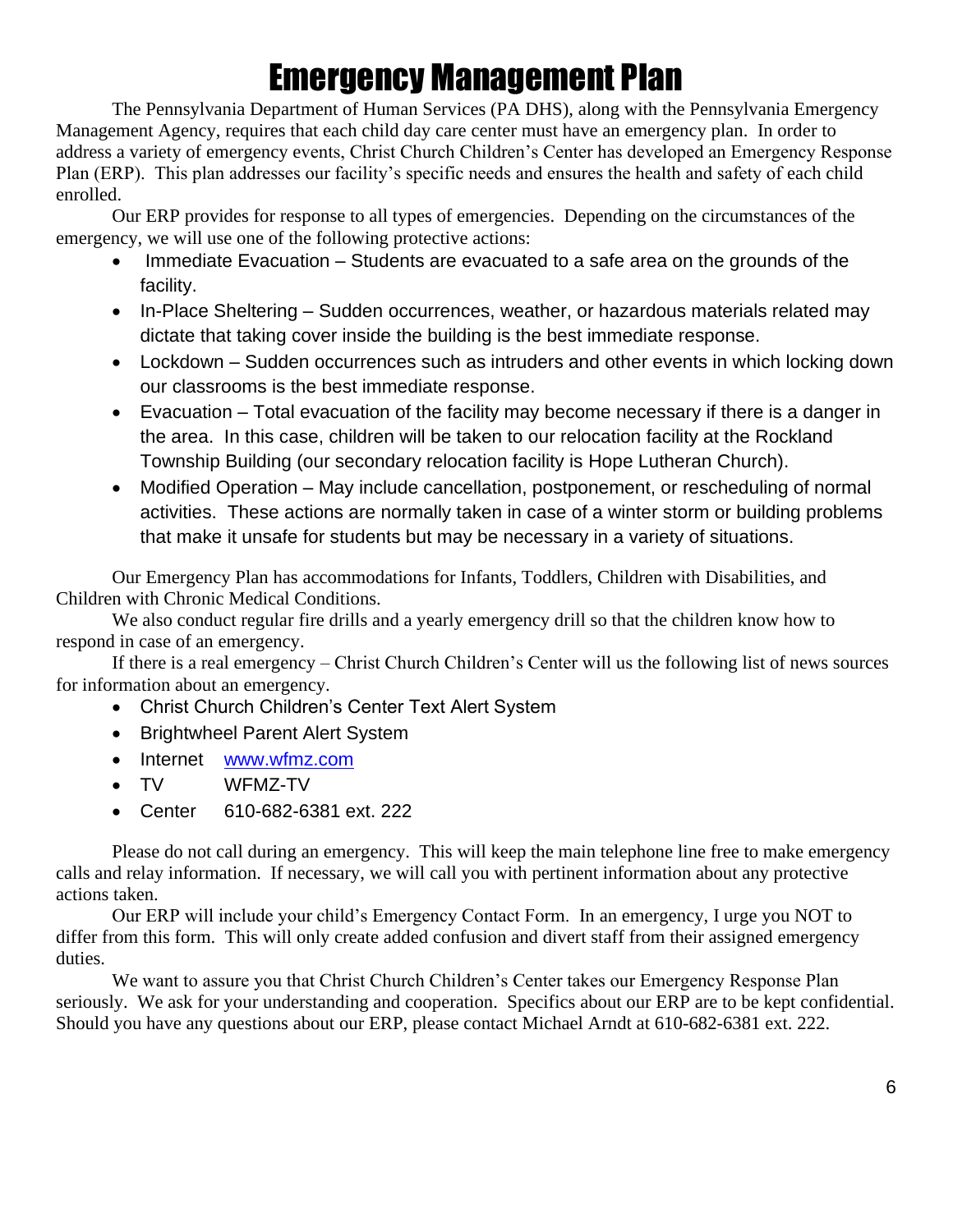# CODE OF CONDUCT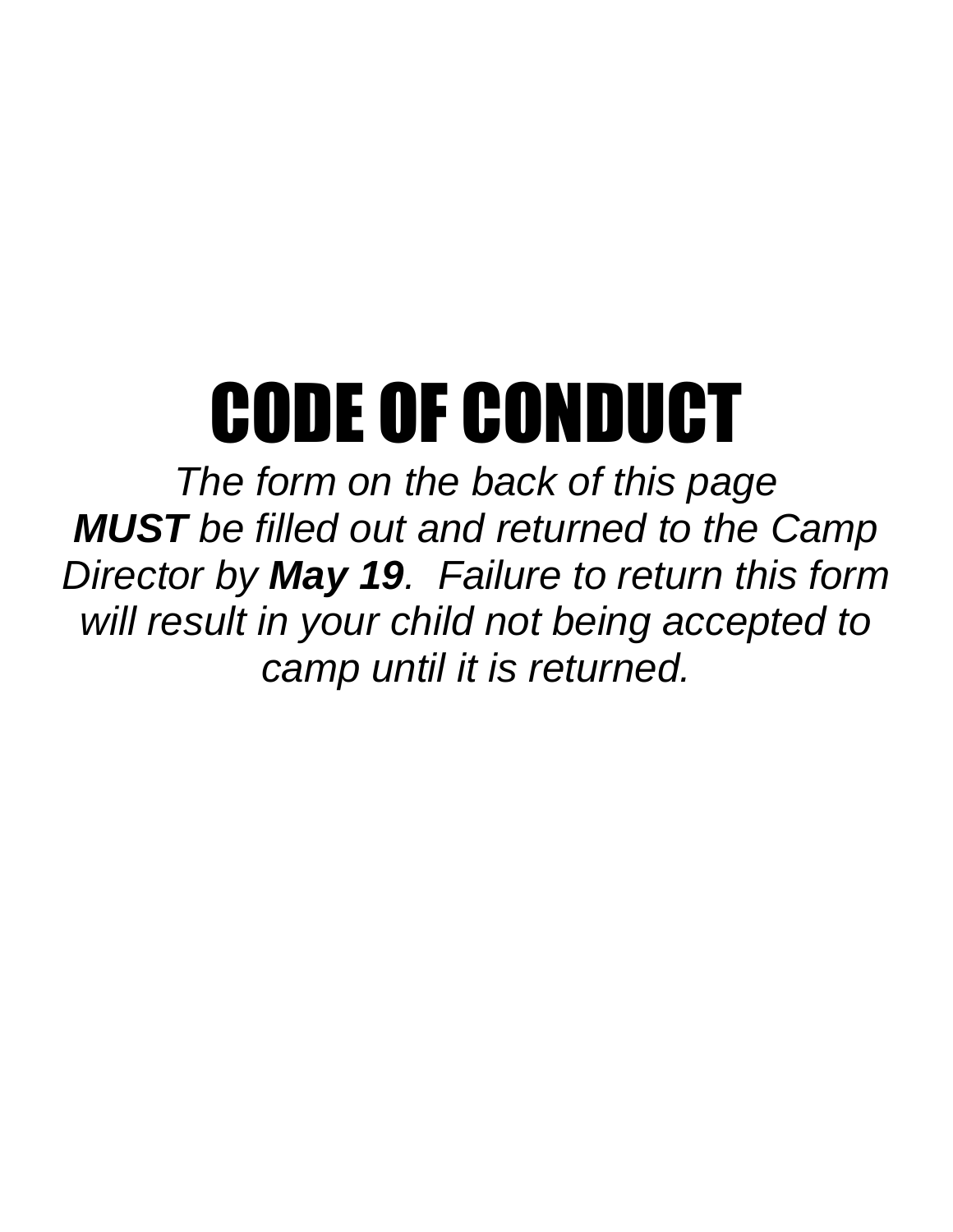#### Camp Code of Conduct

This form contains two separate codes of conduct – one for the campers and one for the parents. It is important that you and your child(ren) make a commitment to following the code of conduct that is appropriate for you. It is good for parents to know what is expected of their children and for children to know what is expected of their parents. Please remember that **any behavior by a counselor that is inconsistent with the commitment listed indicates potential problems that should be discussed with the camp director.** This form will be kept on file in the camp office. **Your child will NOT be allowed to participate in the camp program without a completed form on file.**

All of the codes of conduct are part of the application and authorization to participate in Summer Day Camp. **Participation in the program indicates that parents and participants agree to abide by their respective code of conduct, and that violation of their code is adequate grounds for removal from the program**. In order to provide an atmosphere where our youth can develop into strong citizens, the camp must rely on all four elements – the counselor, the parent, the assistant director, and the camp directors. All must be equal partners for the program to work.

#### **Parent Guardian Code of Conduct**

► I will place an emphasis on the fun participation and keep the emotional and physical well being of all the children ahead of my own personal desires.

- **► I will** inform the camp director of any physical disability or ailment that may affect the safety of my child or the safety of others.
- ► I will require my child to treat other campers, counselors, presenters, bus drivers, etc. with respect without regard to gender, race, religion, culture, or ability.
- **► I (and my guests) will** be a positive role model for my child at all times while on camp property.

► I (and my guests) will not engage in any kind of disrespectful behavior with any counselor, director, camper, etc. such as bullying, physical acts, using profane language, or using profane gestures.

**► I (and my guests) will** respect the church policy banning the use of tobacco products on church grounds and will follow this rule at all times.

- **► I will** support and assist this experience however I can…by attending camp programs or volunteering wherever possible.
- **► I will not** encourage any behaviors or practices that would endanger the health and well being of the campers.
- **► I will** teach my child to resolve conflicts without resorting to hostility or violence.
- **► I will** pick-up my child and drop-off my child on time, according to camp policies.

**\_\_\_\_\_\_\_\_\_\_\_\_\_\_\_\_\_\_\_\_\_\_\_\_\_\_\_\_\_\_\_\_\_\_\_\_\_\_\_ \_\_\_\_\_\_\_\_\_\_\_\_\_\_\_**

- **► I will** pay my camp fee on a regular basis according to the camp policy so that this program can continue.
- **► I will** praise my child for competing fairly and trying hard, and make my child feel like a winner every time.
- **► I will never** ridicule or yell at my child, or other campers, counselors, or directors for making a mistake.

**► I will** demand a camp environment for my child that is free of tobacco, alcohol, and drugs, and I will refrain from their use while on camp property.

**► I will** respect the counselors and their authority while working with their group and will never question, discuss, or confront counselors in front of their group.

► I will monitor the actions of the counselors and will bring any behavior that is inconsistent with the well-being of a child to the attention of someone in authority at Christ Church Children's Center.

**► I also agree** that if I fail to abide by this code, I will be subject to disciplinary action that could include, but is not limited to the following:

- \* Verbal Warning by Camp Director \* Written Warning
- 
- 
- \* Counseling Session \* The Counseling Session \* Suspension of your child for the Day / Week / Summer

#### **\_\_\_\_\_\_\_\_\_\_\_\_\_\_\_\_\_\_\_\_\_\_\_\_\_\_\_\_\_\_\_\_\_\_\_\_\_\_\_ Signature of Parent/Guardian**

**Printed Name of Parent/Guardian Date Signed** 

#### **Camper Code of Conduct**

- ► I will not intentionally hurt or be mean to any camper, counselor, or another staff person.
- **► I will** respect others by not purposely causing harm or unhappiness to other campers or counselors.
- **► I will** respect property by not damaging any part of the camp or the other places we go and by keeping these places clean.
- **► I will** listen to my counselors by staying in and with my group at all times and following the camp rules.
- **► I will** be kind and polite to everyone, no matter what! There are NO EXCUSES! If I have a problem with someone else that I cannot solve, I will tell my counselor.

**► I will** strive to display the character development principles of Caring, Honesty, Respect, and Responsibility in everything that I do. **► I also agree** that if I fail to abide by this code, I will be subject to disciplinary action that could include, but is not limited to the following:

- \* Verbal Warning by Camp Director \* Written Warning
	-
- \* Counseling Session \* Suspension for the Day / Week / Summer
- 

**\_\_\_\_\_\_\_\_\_\_\_\_\_\_\_\_\_\_\_\_\_\_\_\_\_\_\_\_\_\_ \_\_\_\_\_\_\_\_\_\_\_\_\_\_\_\_\_\_\_\_\_\_\_\_\_\_\_\_\_\_ \_\_\_\_\_\_\_\_\_\_\_\_\_\_\_**

**Child(ren)'s printed name(s) Signature of Parent/Guardian Date Signed**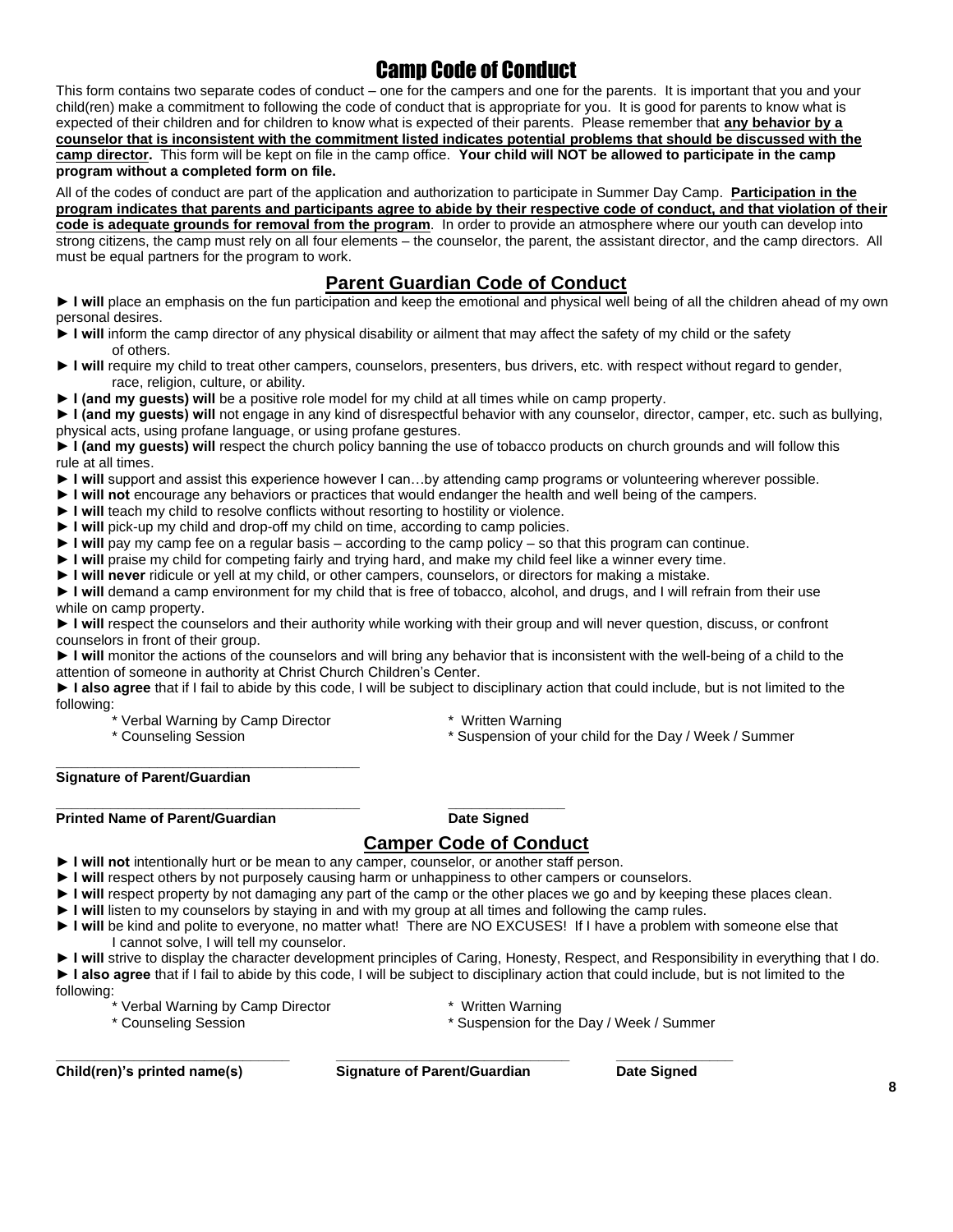# Health Assessment Form

*The form on the back of this page MUST be filled out by your pediatrician and returned to the Camp Director at drop off on the first day your child(ren) attends camp. Failure to return this form will result in your child not being accepted to camp until it is returned.*

*Please note:*

*If your child(ren) was enrolled in our School Age Program for the 2021-2022 School Year, you do NOT need to turn in this form since it is already on file in the office.*

*Health Assessments/Updated Immunization Records are due at every other year intervals for our Summer Day Camp Program. The initial physical must have occurred since September 1, 2021.*

*Questions about the Health Assessment Form? Email Angie at angieweida@gmail.com*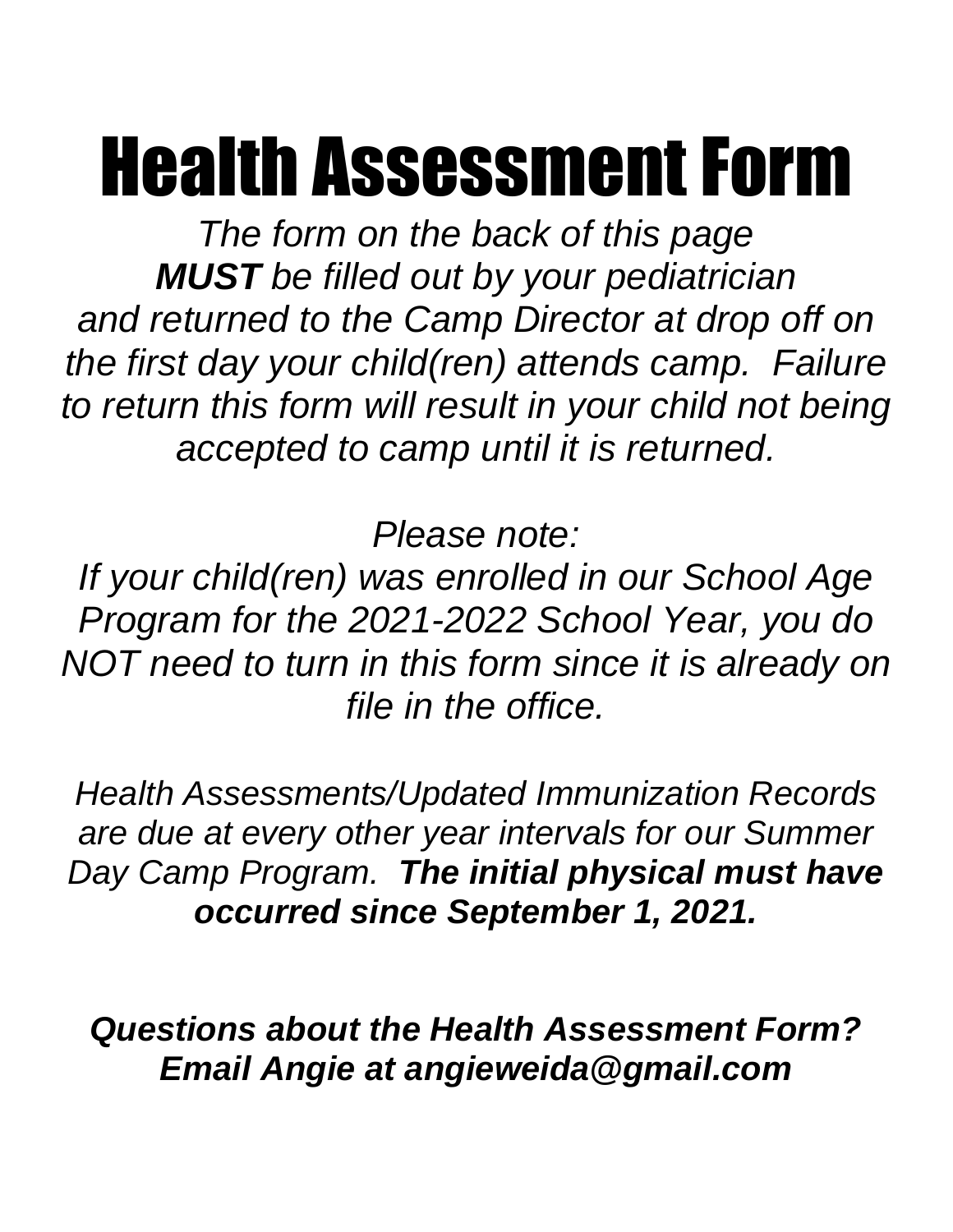# EMERGENCY CONTACT FORM

*The form on the back of this page MUST be filled out and returned to the Camp Director by May 19. Failure to return this form will result in your child not being accepted to camp until it is returned.*

*Please note:*

*If your child(ren) was enrolled in our School Age Program for the 2021-2022 School Year, you do NOT need to turn in this form since it is already on file in the office.*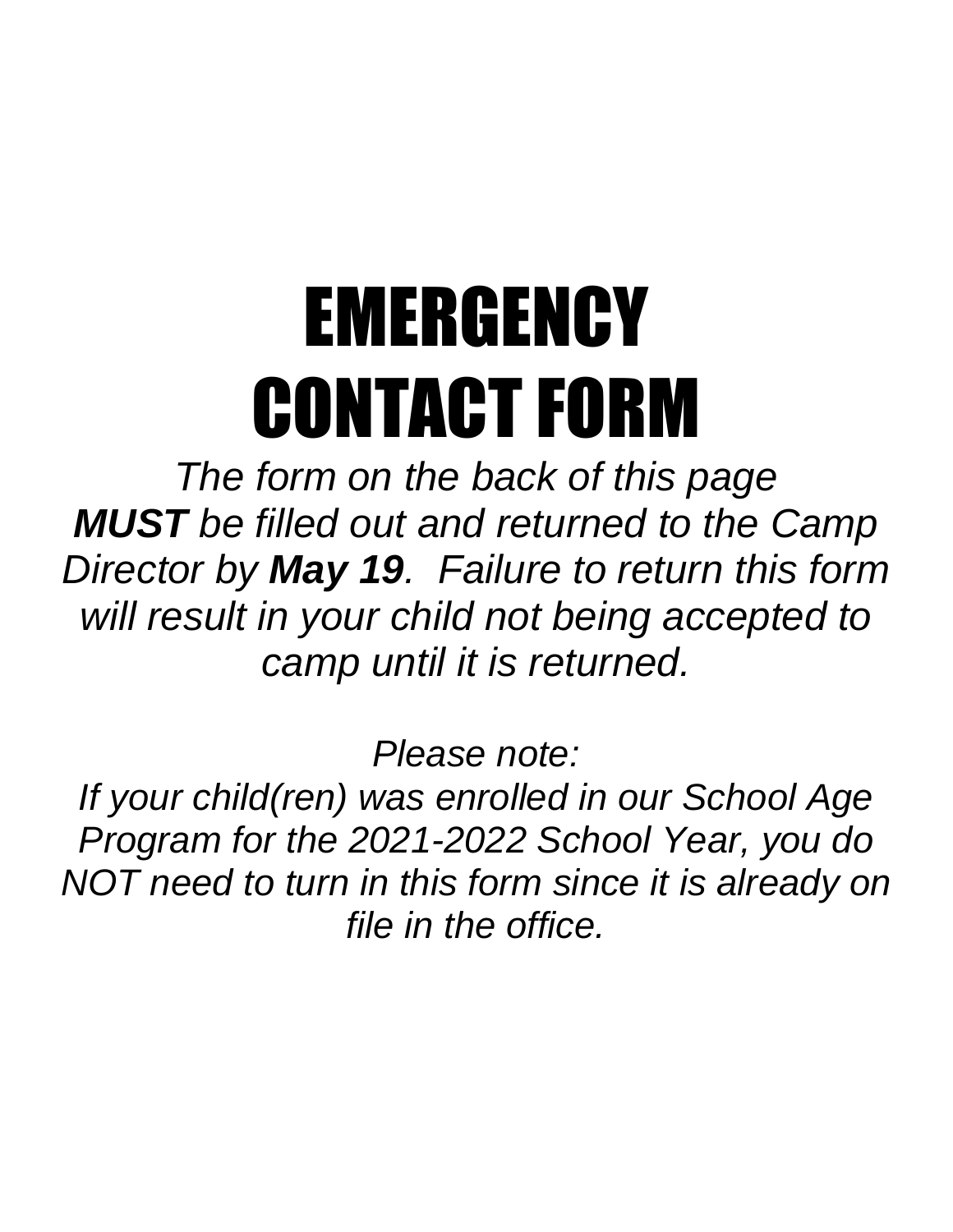# SUNSCREEN POLICY FORM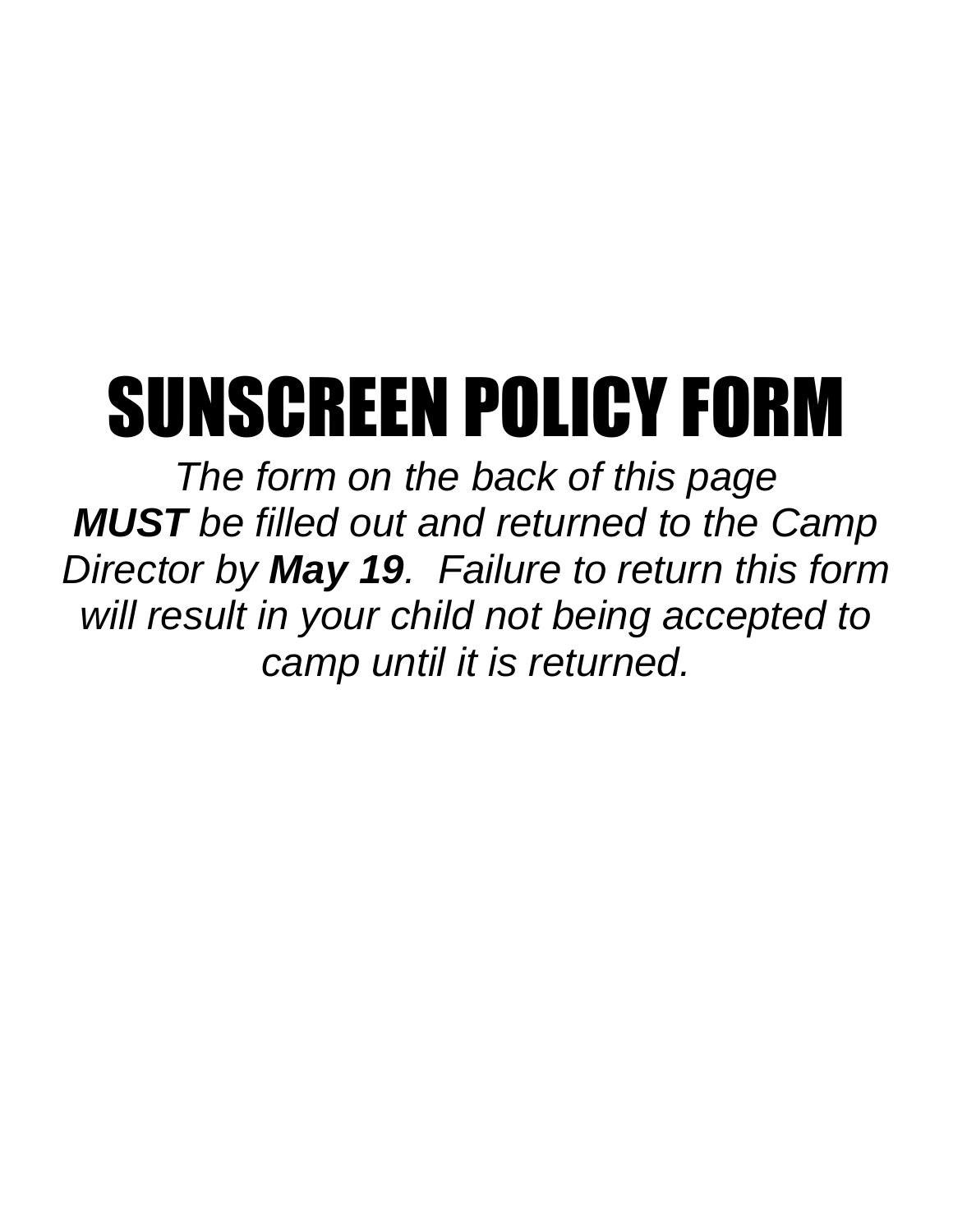# CCCC Summer Day Camp Sunscreen Policy Form

Soaking up the sun's rays used to be considered healthy before we learned about the dangers of ultraviolet rays. These invisible rays, known as ultraviolet-A (UVA) and ultraviolet-B (UVB), cause suntan, sunburn, and skin damage. There is not "safe" UV light. Protecting young people from the sun is especially important as most of our lifetime exposure comes before the age of 20.

Our summer day camp participants spend a great deal of time in the outdoors and are thereby exposed to the sun's harmful rays. Since it is our commitment to promote healthy children, we have the following policies to this regard:

- **☼ All campers and staff will wear sunscreen with an SPF of at least 15 on all exposed skin (including lips), daily, even on cloudy days.**
- **☼ Parents or legal guardians will be responsible for applying the first layer of sunscreen prior to morning drop-off.**
- **☼ The Camp Staff requests that you send Spray Sunscreen and a Face Stick for each child. The Spray Sunscreen helps us avoid counselors having to rub sunscreen into a child's skin.**
- **☼ Parents or legal guardians will be responsible for providing children with enough sunscreen for the summer (in the original sealed container). The staff will notify you when your child's supply is about to run out. ONE CONTAINER PER CHILD, PLEASE. FURTHERMORE, DUE TO ALLERGIES WE CANNOT GIVE ANYONE ELSE ANOTHER CHILD OR STAFF MEMBER'S SUNSCREEN.**
- **☼ Please check your sunscreen for an expiration date. We cannot accept sunscreens that are past their expiration dates. If an expiration date is not listed, the shelf life is around 3 years but may be shorter if it has been exposed to high temperatures.**
- **☼ Campers will be reminded to apply sunscreen before extended outdoor activities.**
- **☼ Christ Church Children's Center reserves the right to disallow anyone to**

**participate in our programs at any time if they fail to comply with this policy.**

Please note that these decisions were made to protect your child. In addition, our staff members have been trained on this subject and understand their responsibilities and the consequences for failure in observing this policy.

*PLEASE READ, SIGN, DETACH, AND RETURN TO THE CAMP OFFICE*

**I verify that I have read, understand, and for the protection of the well-being of my child(ren) agree to comply with Christ Church Children's Center's sunscreen policy. I also understand that if at any time I fail to comply with the policy, my child will not be allowed to participate in the program.**

**Child's Name Designation** 

**Parent or Guardian Signature**  with the control of the control of the control of the control of the control of the control of the control of the control of the control of the control of the control of the control of the c

**Date \_\_\_\_\_\_\_\_\_\_\_\_\_\_\_\_\_\_**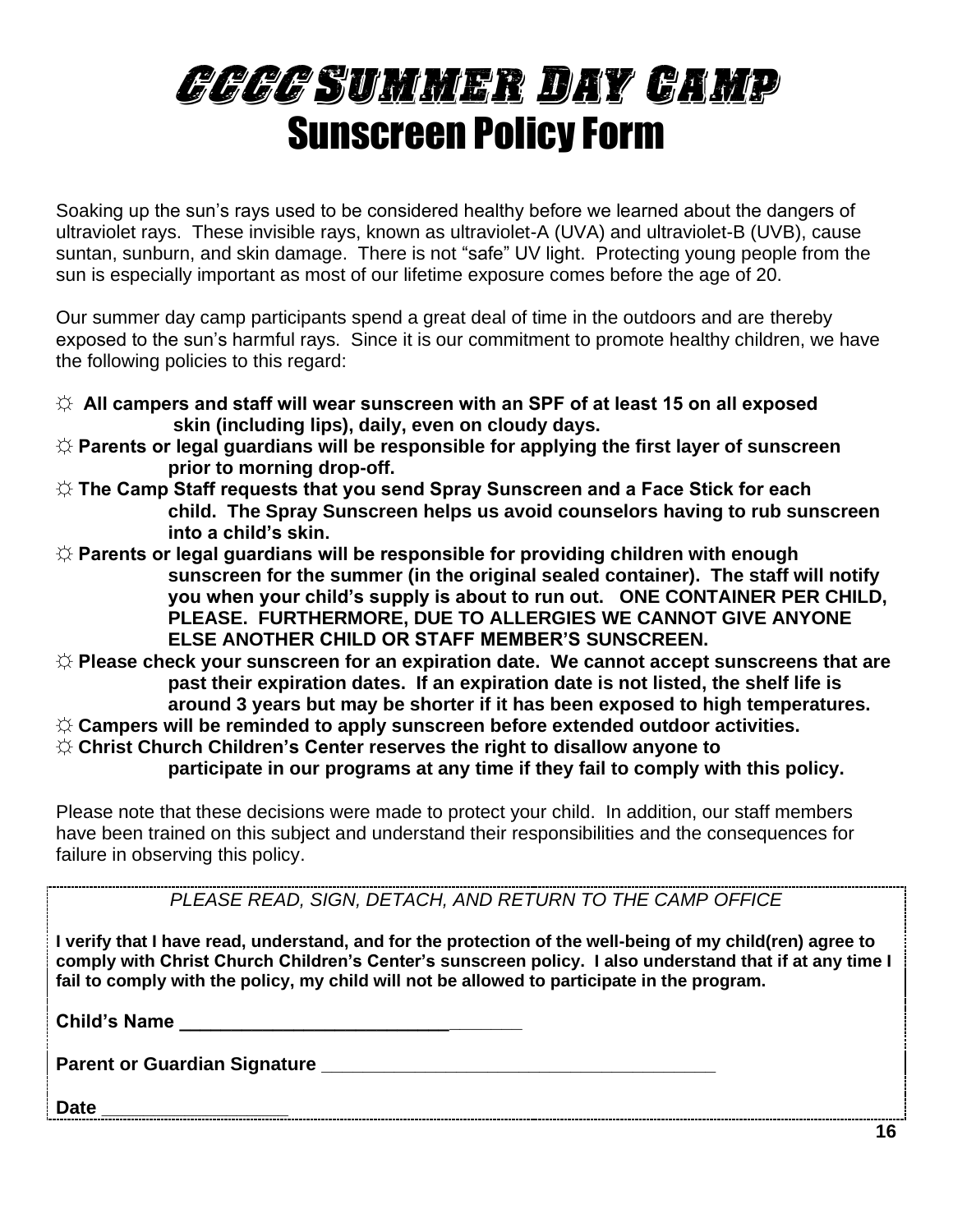# CELL PHONE/ELECTRONIC DEVICE POLICY FORM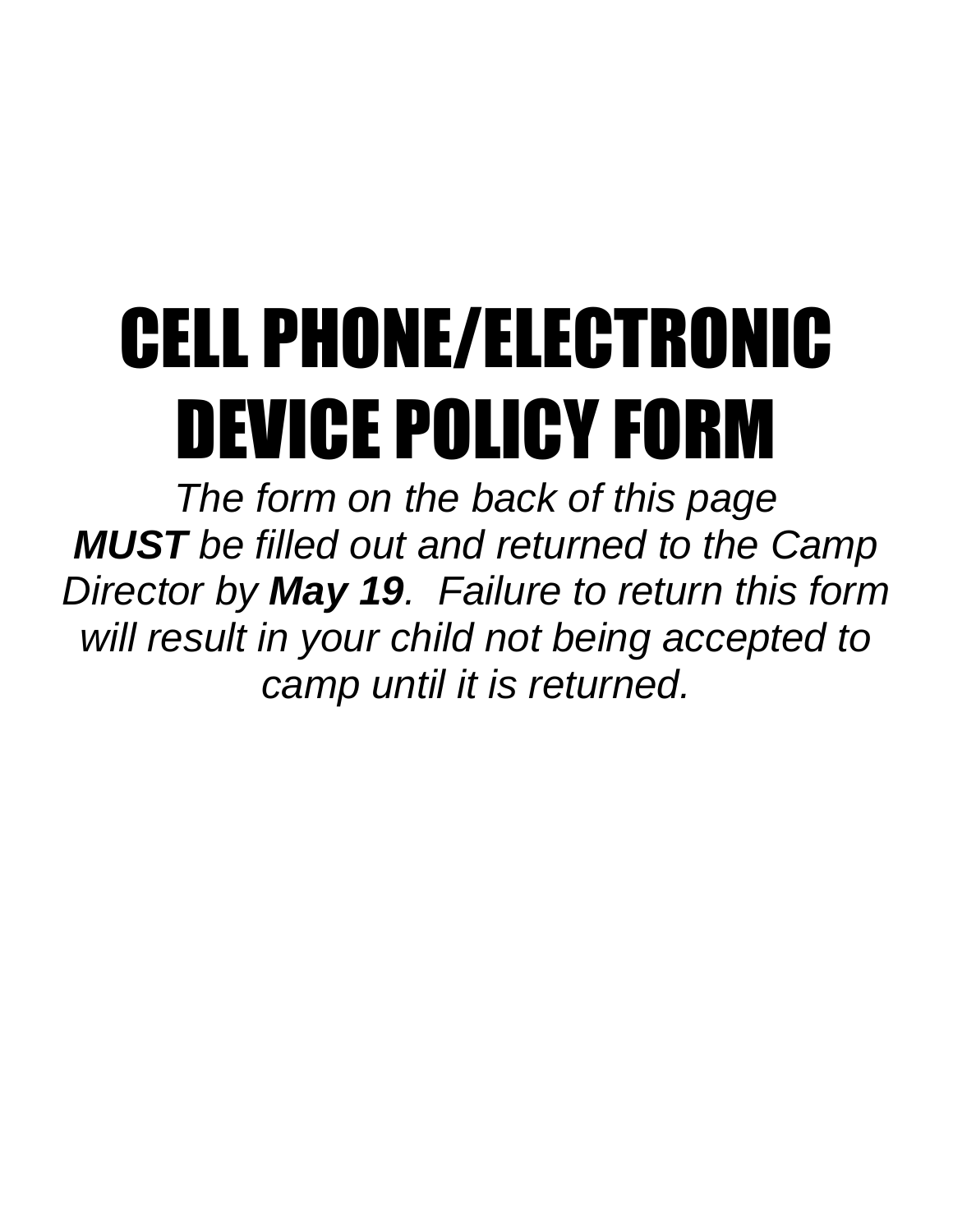# Cell Phone/Electronic Device Policy Form

Sending your children to camp, especially for the first time, is hard enough, but not being able to call or text your child? How will you make it through the day? It's true that most camps, including day camps, ban cell phones and electronic devices. It is listed among the items NOT to bring. Your fears and concerns are understandable, but you will still be able to connect with your kids.

We are so used to being able to call or text anyone in seconds that the thought of not being able to do that with your kids over the summer can be truly frightening. How many times have you texted your child and then start to panic when they don't respond right away? We all need to know that our children are safe and being cared for. Well, you can do it without a cell phone. Here are a few tips and reminders that will hopefully ease your concerns:

- **You will be able to talk to your kids** Campers will tell you all about it as soon as they get home. You will also have access to their schedule, so you know what activities are planned. If they are away, you can call the camp. You can speak with their counselor or the camp director if you need to. Your children will also be able to call you if they want to get in touch.
- **Your child is at camp to have fun -** It's important to remind yourself why you wanted them to go to camp in the first place. You want them to have fun! You want them to make new friends and have the experience of a lifetime. You are fortunate to have the ability to this for your children. Help them take advantage of this opportunity by letting them play outside and interact with other kids without a screen in front of them. They will improve their social skills and increase their self-confidence.
- **It's me, not them** Do your kids want to talk or text with you all day? You probably need it more than they do. Let them be kids. Let them unwind and unplug. Summer is for escaping the demands of school and peer pressure. Camp allows them to be in a place dedicated to helping kids feel good about themselves.

#### **Here is the Statement on Cell Phones and Electronic Devices from Christ Church Children's Center that you need to read and sign.**

If children bring a personal cell phone/electronic device to Day Camp, its use will be prohibited during Day Camp (8:30 AM to 3:30 PM), and permission from the supervising camp counselors will be required for any use. It's suggested that the cell phone/electronic device be kept in the child's lunch bag or backpack to prevent damage or loss during active play, or it may be held by their counselor for safe-keeping until dismissal. Electronic Device use will also be prohibited during normal camp hours (8:30 AM to 3:30 PM). Lost cell phones and electronic devices are not the responsibility of Christ Church Children Center and/or Christ (Mertz) Lutheran Church. Violation of our cell phone/electronic device policy may result in confiscation until the end of the day.

**\_\_\_\_\_\_\_\_\_\_\_\_\_\_\_\_\_\_\_\_\_\_\_\_\_\_\_\_\_\_\_\_\_\_\_\_\_\_\_ \_\_\_\_\_\_\_\_\_\_\_\_\_\_\_\_\_\_\_\_\_\_\_\_\_\_\_\_\_\_\_\_\_\_\_\_\_\_\_\_**

**Signature of Parent/Guardian Printed Name of Parent/Guardian**

**\_\_\_\_\_\_\_\_\_\_\_\_\_\_\_\_\_\_\_\_\_\_\_\_\_\_\_\_\_\_\_\_\_\_\_\_\_\_\_ \_\_\_\_\_\_\_\_\_\_\_\_\_\_\_ Your Child's Printed Name Date Signed**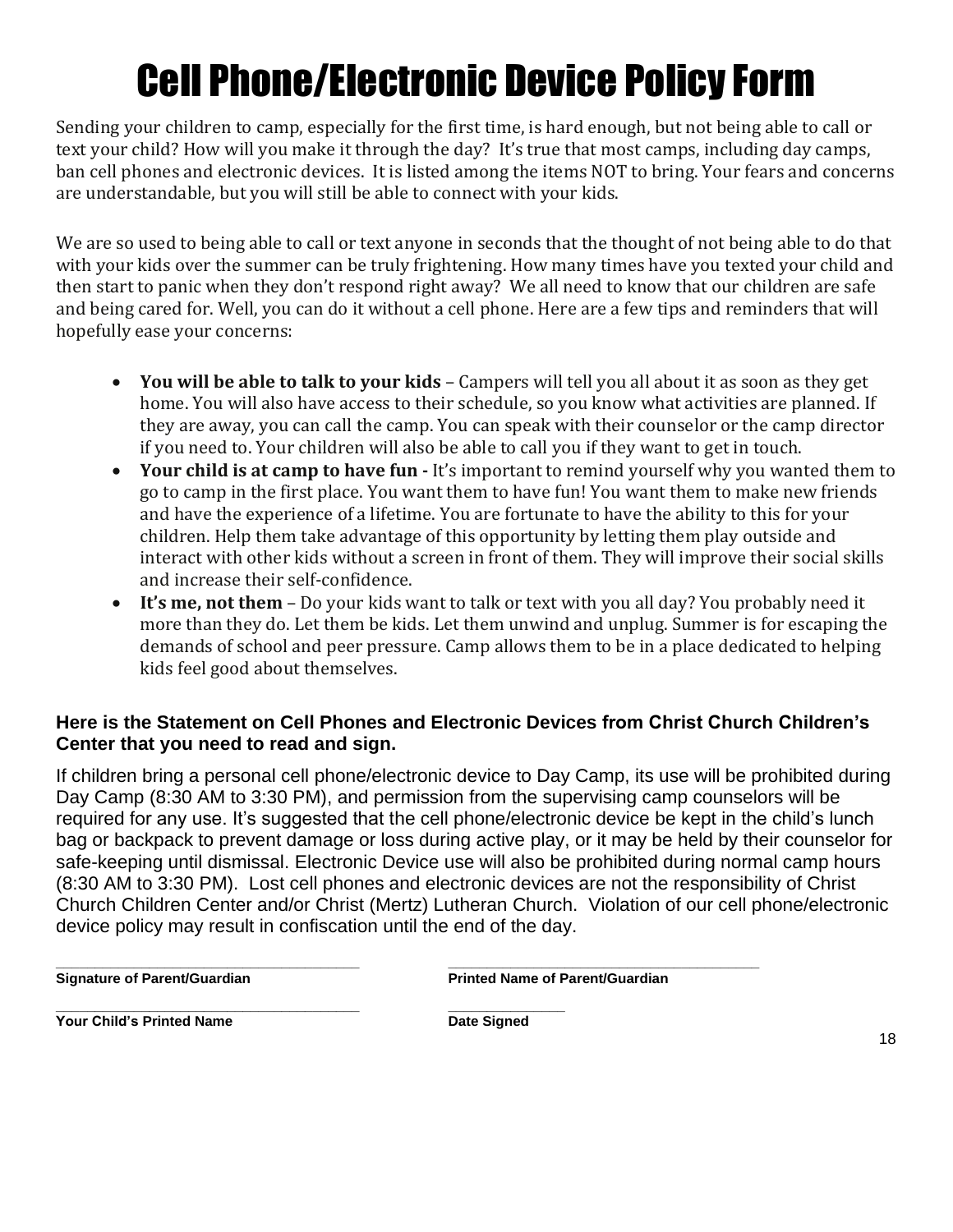# MEDIA RELEASE FORM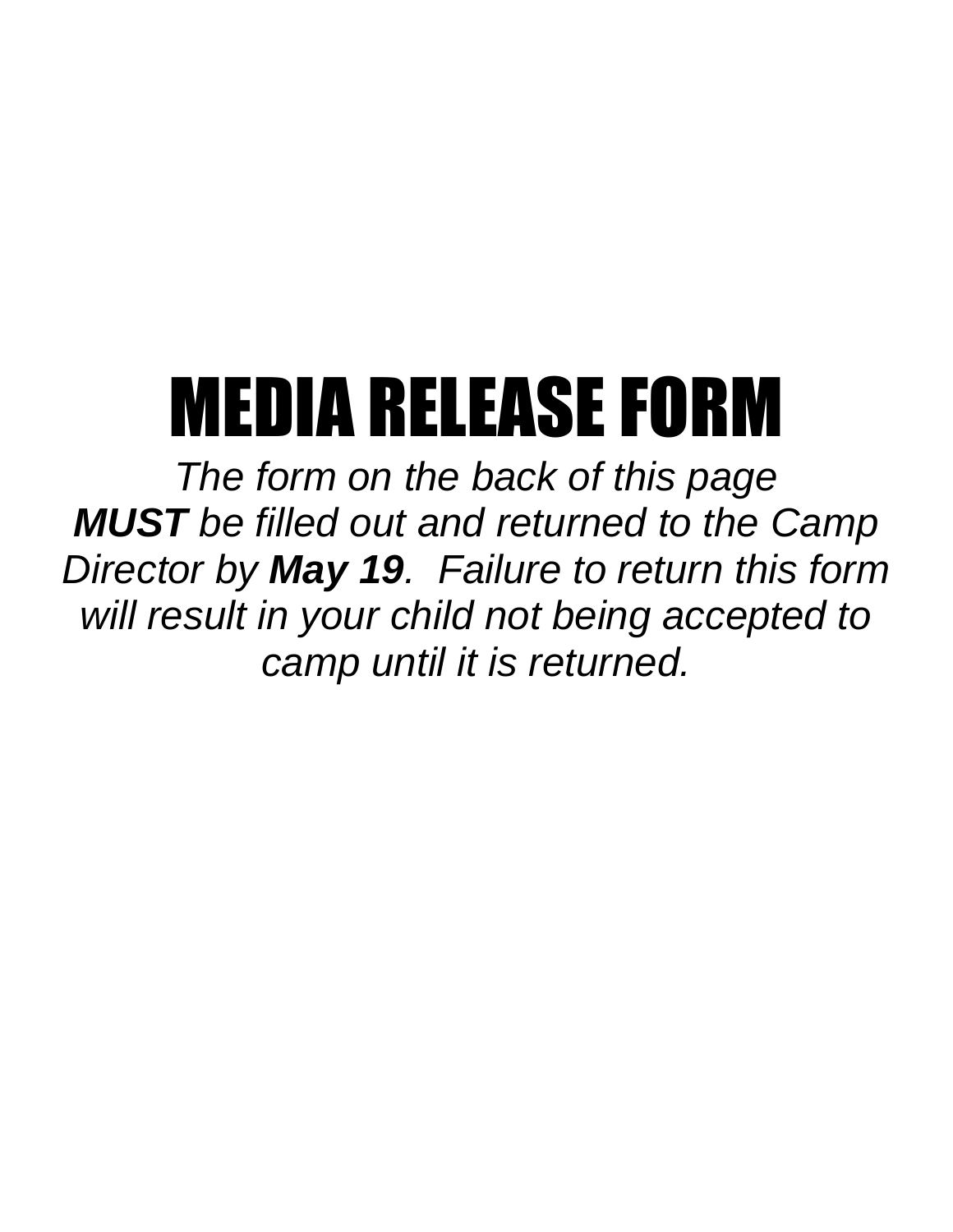**The First Step to a Bright Future 16 Fleetwood Road; Fleetwood, PA 19522 610-682-6381**

#### **MEDIA RELEASE FORM**

I grant Christ Church Children's Center the right to take photographs and/or video of me and my family in connection with childcare experiences at the facility and on outings to field trips. I authorize Christ Church Children's Center, its assigns, and transferees to copyright, use and publish the same in print and/or electronically.

I agree that Christ Church Children's Center may use such photographs and/or video of my family and me without our names and for any lawful purpose, including for example such purposes as publicity, illustration, advertising, and web content.

Please note photographs and/or video used for advertising purposes will never have a child's name associated with the picture without a parent/guardian's permission.

At Christ Church Children's Center we frequently take photographs for the purpose of children's projects, displays, and for reference during parent meetings. Christ Church Children's Center is a proud sponsor of students from local colleges and universities; a place where they can observe children in an early childhood learning environment and complete their internships. During the course of their student learning experiences, photographs are taken frequently for their educational purposes (i.e., course portfolios).

Child's Name: \_\_\_\_\_\_\_\_\_\_\_\_\_\_\_\_\_\_\_\_\_\_\_\_\_\_\_\_\_\_\_\_\_\_\_\_\_\_\_\_\_\_\_\_\_\_\_\_

Date: \_\_\_\_\_\_\_\_\_\_\_\_

Yes, permission granted: \_\_\_\_\_\_\_\_\_\_\_\_\_\_\_\_\_\_\_\_\_\_\_\_\_\_\_\_\_\_\_\_\_\_\_\_\_\_\_

Parent Signature

No, permission denied: \_\_\_\_\_\_\_\_\_\_\_\_\_\_\_\_\_\_\_\_\_\_\_\_\_\_\_\_\_\_\_\_\_\_\_\_\_\_\_\_

Parent Signature

*This paper will be maintained in your child's enrollment records along with his/her other official documents.*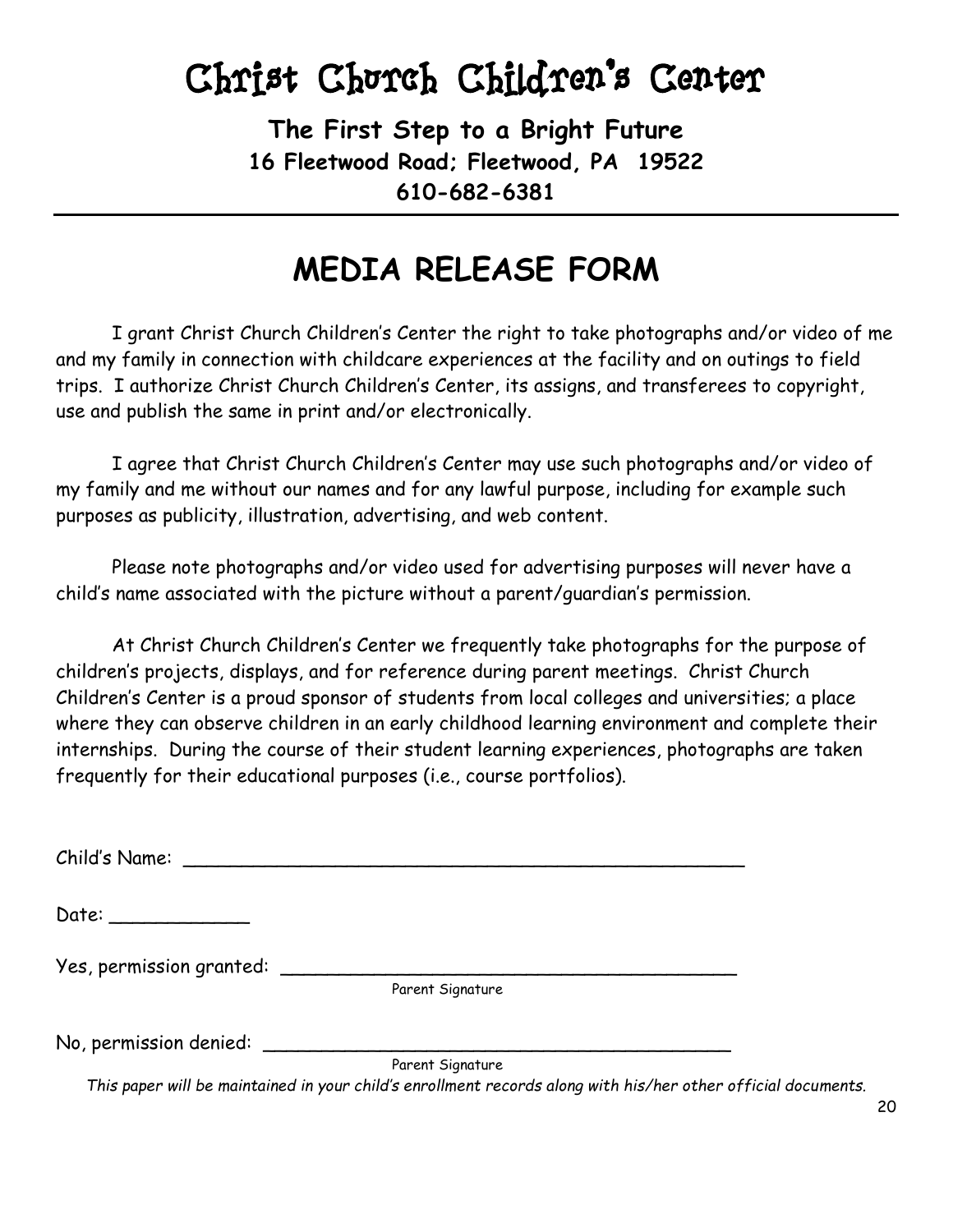# TRANSPORTATION POLICY